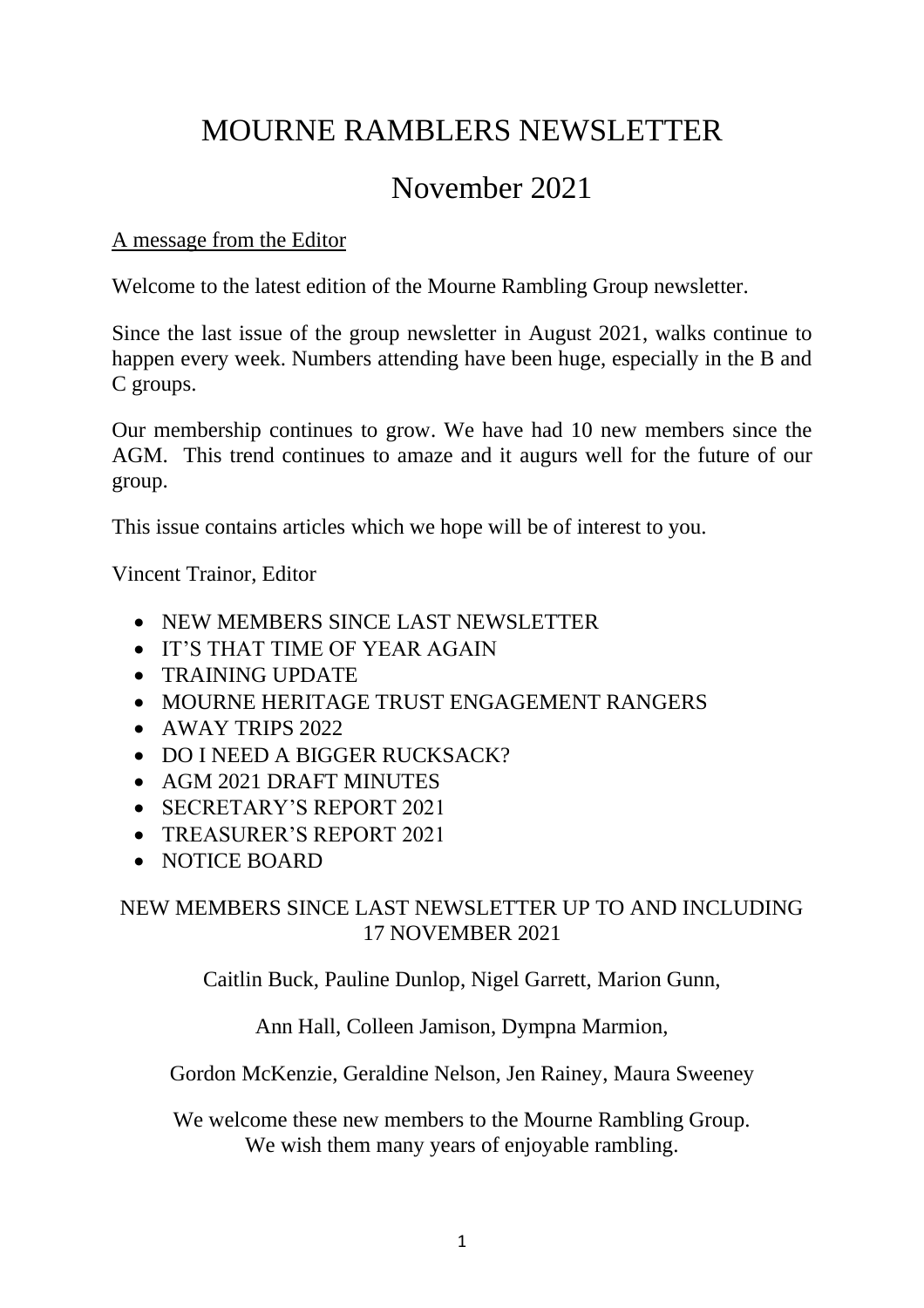## **IT'S THAT TIME OF YEAR AGAIN**

Membership subscriptions for 2022 become due from 01 January 2022.

Many members are happy to pay in advance of the required date. That is very fortunate as I do not look forward to receiving 100 or more subs in the last week of December. Up until today I have received 46 renewals.

For all who have not yet renewed, I would be most grateful to receive payments during the next few weeks, before Christmas if possible. I attach a renewal form at the end of this newsletter. Please note, you only need to fill in details on the form if there have been changes since last year. This is especially important if you have changed your email address.

I am happy to receive payment by cheque or online. How to pay online is explained at the bottom of the form. Please do not send cash through the post.

Please, let me know if you do not intend to renew your membership.

Regards Vincent Trainor

### **TRAINING UPDATE**

With the relaxation of Covid restrictions, we were able to run two navigation courses in August 2021 - one on 6<sup>th</sup> August run by Tollymore National Outdoor Centre (TNOC) for members familiar with navigation techniques, and a basic navigation course on 21<sup>st</sup> August, run by current leaders in the Mourne Ramblers. We had hoped to run the basic navigation course from Meelmore Lodge, but Covid restrictions on numbers allowed indoors meant that the venue had to change to TNOC as well.

#### TNOC Navigation Update

This course was facilitated by Kieran O'Hara from TNOC with six Mourne Ramblers attending: Philip Appleton, Ray Gray, Domnall McComish, Peter McGowan, Norman Patton and Noel Rice. The course cost £55 per participant, of which the club paid £25.

One of the aims of the course had been to look at using ViewRanger for plotting and navigating a course, but this was overshadowed by the merger of ViewRanger with Outdoor Active and the subsequent lack of ability to download NI maps onto ViewRanger. Instead, the course concentrated on navigation with map and compass (particularly map reading), but also discussed the various technology options and their pros and cons. It also included an outdoor session to put the theory into practice.

#### Basic Navigation Training

This course was aimed at walkers who had little or no experience in navigation or whose knowledge was shrouded in the mists of time. It covered map reading, including setting the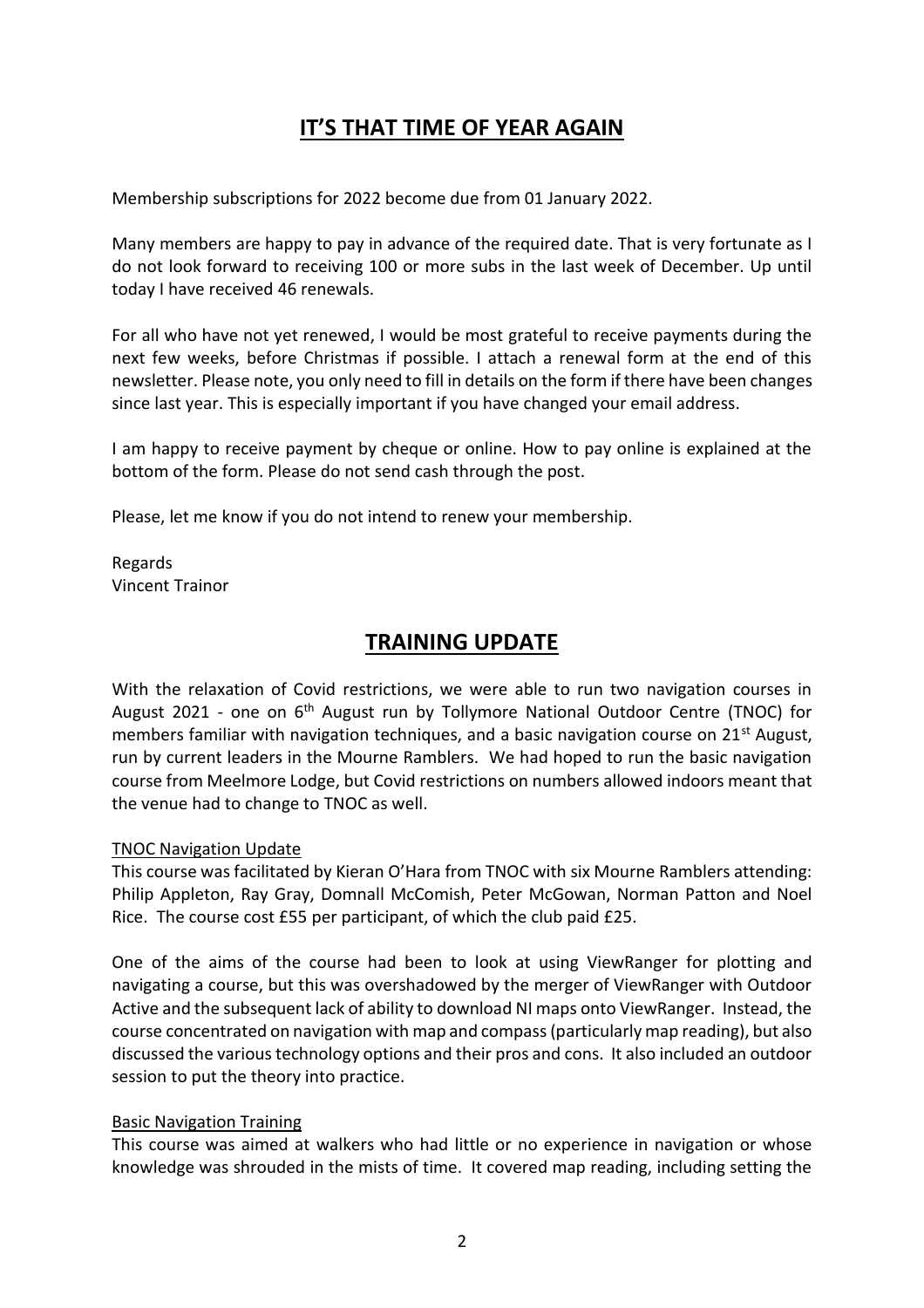map, contour lines, grid lines, grid references; using a compass including magnetic variation; and plotting a course to a given point. Some of the participants didn't have a map and/or compass, but the club had purchased some of each and we were able to loan them to participants for training purposes.

Nine Mourne Ramblers turned up for the course, which was run by George Acheson, Peter McGowan, Bert Rima and Ian Stuart. There was no charge to members for this course. Although the content of the course centred around a training handout, the atmosphere was informal and participants were encouraged to ask questions. George used his experience as a teacher to break up the classroom experience with some practical exercises and the morning passed quickly.

The weather wasn't kind to us when we went to the hills beyond Meelmore Lodge: we couldn't see the mountain tops to allow a practical demonstration of how to set a map. However, it was dry and we were able to practise following the bearings that had been worked out in the classroom, as well as map-reading and pacing.

#### Future Training

We intend running the Basic Navigation course again if there is a demand for it. (The course is best run for a small group of people to allow for individual attention.) In addition, we are planning to run a course on leading groups in the hills to support our current leaders and to encourage others to lead.

Peter McGowan

## Mourne Heritage Trust Engagement Rangers

Two New Mourne Heritage Trust Engagement Rangers have been employed. They are responsible for recreation in the Mournes and enthusing people about the Mournes. They will be visible in key locations such as Carrick Little, Trassey, Ott and Bann's Road car parks.

This project is to gauge people's attitudes and take on board ideas and thoughts about the best way forward to enhance and protect the Mountains. It will also give Walkers a better experience of the Mournes. The main things they are looking at are erosion of paths, litter, quads, signage new or out-of-date.

If you come across any problems take photos and send to MHT - mht@mourne.co.uk

#### Domnall McComish

As one of the clubs which walk in the Mournes on a regular basis the following introduction may be of value to our club. Aly spoke at the UFRC AGM and Autumn Gathering on Saturday past.

My name is Aly Coyle and I am one of the new Mourne Engagement Rangers along with Stevie Millar and Aaron Caldwell. We are employed by Mourne Heritage Trust and will be out in the hills over winter promoting responsible recreation to all hill users. The main issues we will be engaging with people on are littering, car parking, dogs on the mountains, ensuring people are prepared for the walk they are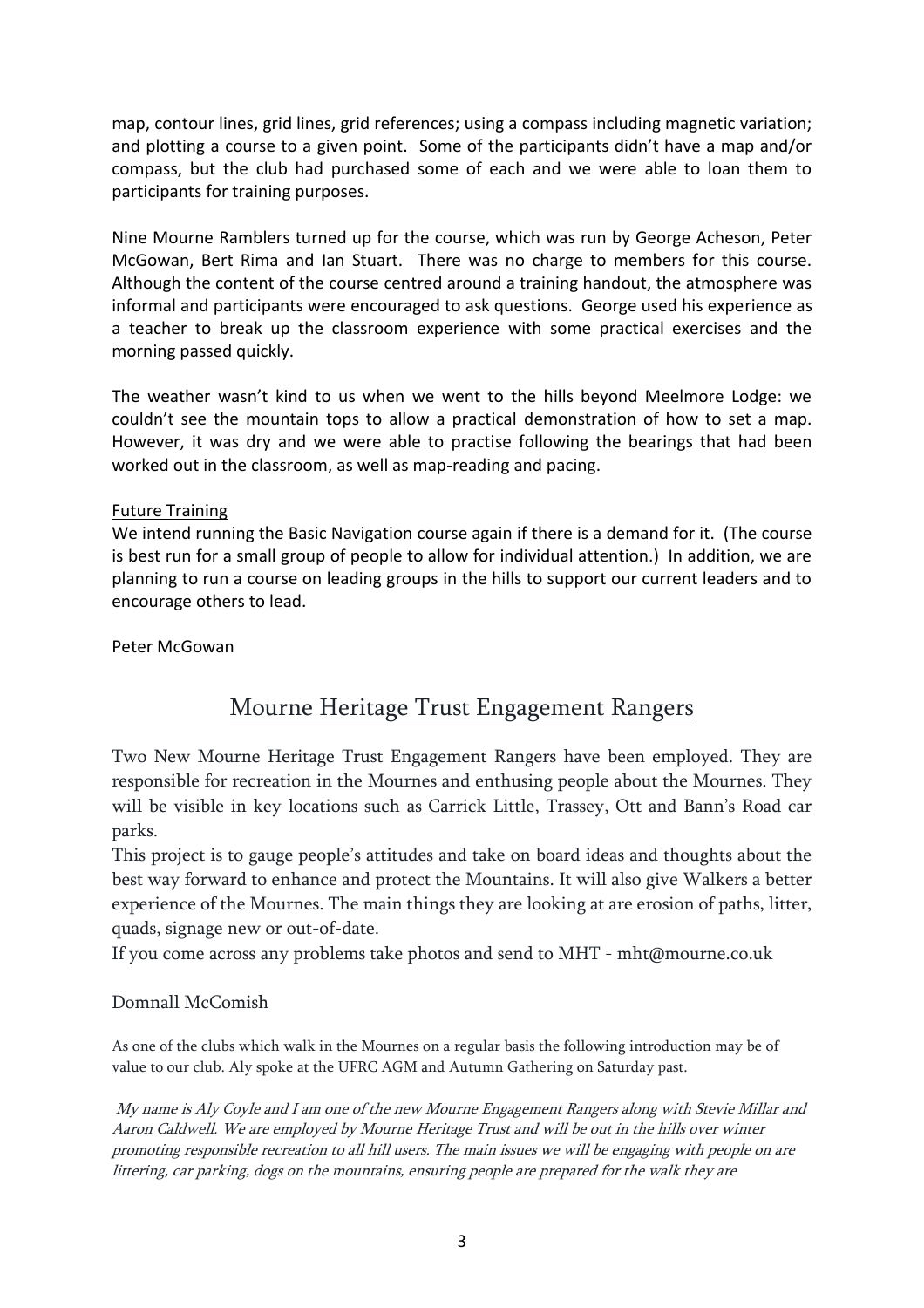undertaking in terms of kit and knowledge and ensuring people are aware of the shortening daylight hours coming in to winter. We will mostly be active along the key access corridors of Carrick Little, Ott, Bloody Bridge, Donard Forest, Trassey Track, Hen mountain and Leitrim Lodge. If you see us or our van out please stop and say hi! (We will be wearing orange and blue jackets with Mourne Ranger armbands)

I have included our contact details so please feel free to get in touch with any questions or suggestions. We would also be keen to hear from you, as experienced hill walkers, about any issues or concerns you may come across while out and about in the mountains or if there is anything you think we might be able to do to help you or your club in any way.

Many thanks

Aly Coyle

[alyson.coyle@mourne.co.uk](mailto:alyson.coyle@mourne.co.uk)

[stephen.millar@mourne.co.uk](mailto:stephen.millar@mourne.co.uk)

[aaron.caldwell@mourne.co.uk](mailto:aaron.caldwell@mourne.co.uk)

### AWAY TRIPS 2022

Members will shortly be issued with the programme of walks and special events for the first 6 months of 2022. Prior to the Covid-19 pandemic, a key part of each year's programme was dates for planned away trips. This gave members plenty of notice to keep those dates free if the planned trip was of interest to them. Many members will recall very enjoyable weekends away in previous years to Kerry, Wicklow, Donegal, Connemara, etc. Unfortunately, due to the pandemic and associated restrictions such as advice on nonessential travel and closure of hospitality venues, these trips had to be removed from the programme in 2020 and 2021. The committee has taken a decision to discuss the potential for official MRG away trips in 2022 at our next meeting at the beginning of February 2022. We will be able to make a more informed decision then, based on the Covid situation at the time and official advice around travel. Provided there are no more Covid-19 surges resulting in advice against non-essential travel, hopefully we may be able to re-introduce at least one away trip in 2022 for those members who are interested.

Noel Rice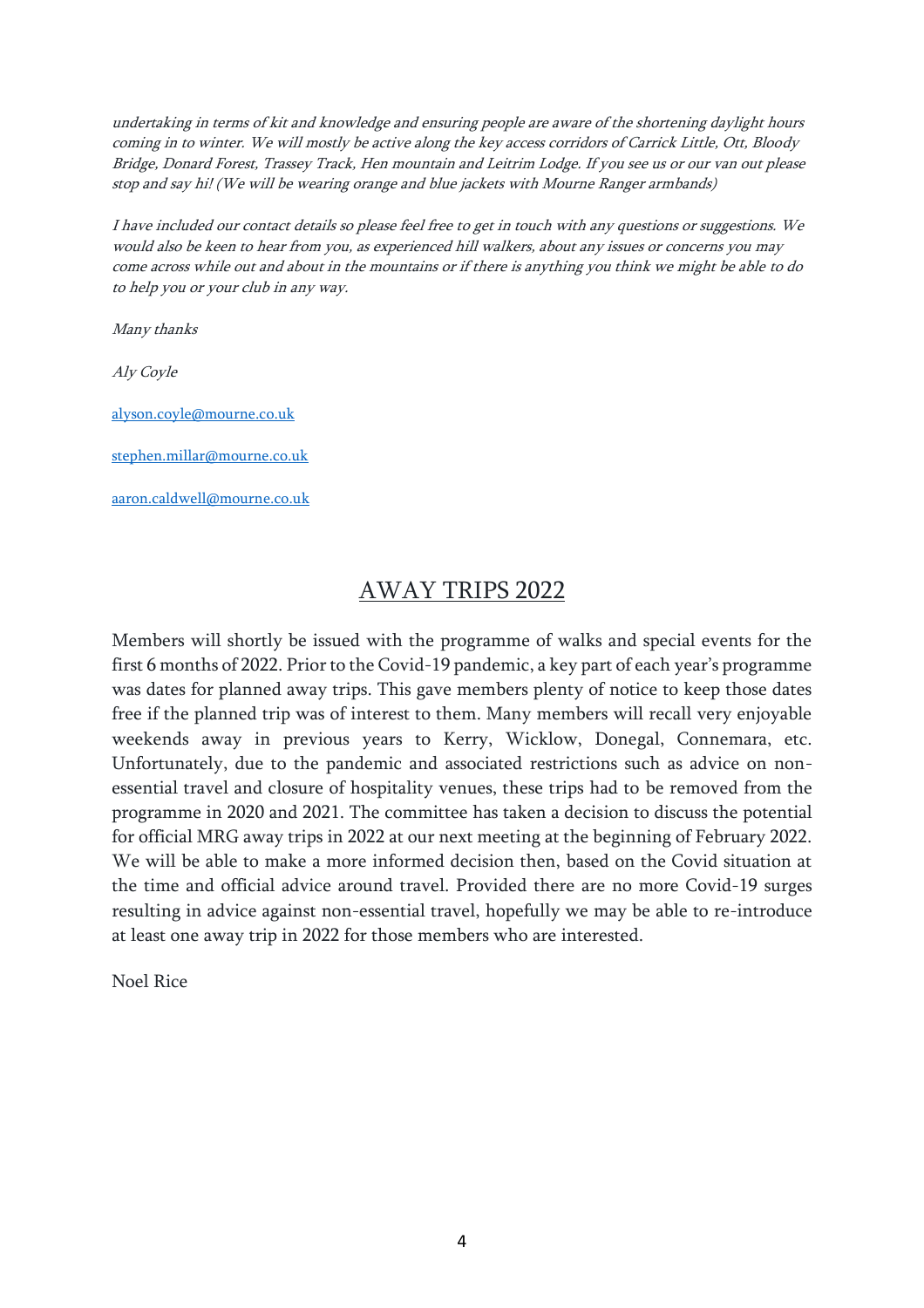# BEING PREPARED FOR WALKING IN THE WINTER MONTHS – DO I NEED A BIGGER RUCKSACK?

While the aim of the Mourne Ramblers is for all those walking to enjoy the Mourne Mountains, the most important objective is for everyone to be safe whilst doing so.

With this in mind we recommend that everyone should be prepared for all weathers and possible mishaps.

The following items are advisable for your backpack:

- Compass
- Map
- First aid kit
- Head torch
- Extra pair of gloves
- Waterproof jacket
- Waterproof trousers
- Waterproof backpack cover
- Extra pair of socks
- Extra water
- Emergency food
- Nuts
- Power bank for your phone
- Dry bags for your phone and car keys
- Change of clothes in car

Hope everyone finds this helpful.

Roisin Franklin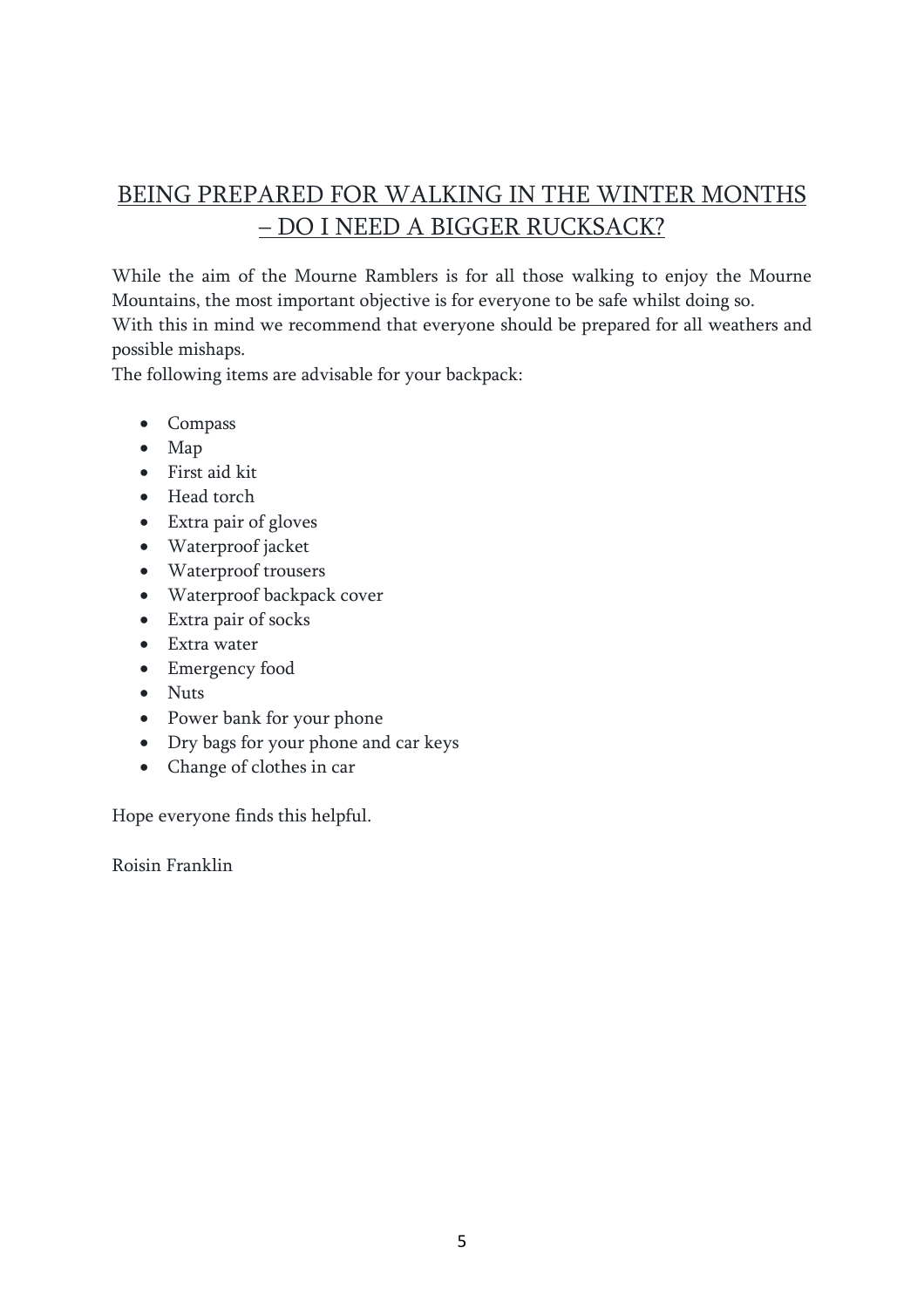#### **MOURNE RAMBLING GROUP ANNUAL GENERAL MEETING - DRAFT MINUTES 3.30pm Sunday, 3rd October 2021**

#### **Venue: Tollymore National Outdoor Centre**

Present: George Acheson, Philip Appleton, Adam Brett, Andy Bolwell, Malcolm Buck, Robert Campbell, Fionnuala Carragher, Irene Cauley, Norman Elliott, Roisin Franklin, Philip Gunn, Joan Hamilton, Helen Henderson, Olwen Herbison, Pat Kelly, Rodney Magowan, Robert Marshall, Dora McCavera, Gordon McCreery, Gillian McClelland, Domnall McComish, Peter McGowan, Vincent McKenna, Mary McLaughlin, Shelagh Murphy, Mel Pettyfer, Pam Quiery, Malachy Devlin, Martin Rafferty, Jen Rainey, Noel Rice, Bert Rima, Ian Stuart, Toni Taylor, Vincent Trainor (35).

Bert opened the meeting by welcoming those present.

**1**. A quorum of 15 people or one fifth of the membership (27), whichever is lesser, was present.

**2. Apologies**: Liam Dean, Marie Doran, Harry Goodman, Ray Gray, Maire Hanna, Pat Hanratty, Victor Knox, Reg Magowan, Gabriel McCauley, Sarah Newell, Carmel Quinn, Robert Roulston, Trevor Russell, Cecilia Sochor, Hazel Smyth, Ray Smyth, Pat Turley (17).

**3. Minutes of the 2020 Annual General Meeting**: draft minutes had been sent out to all members by email/post – they were also included in a Newsletter. The minutes were taken as read – it was unanimously agreed that they were a true and accurate record.

**4. Chairman's Report**: Bert commented on the year's activities which had been considerably influenced by Covid-19. Throughout this time the club had striven to follow a programme of walks whilst adhering to Covid regulations which included social distancing and keeping a record of those attending walks. Parking at some of our usual starting places was often problematic – to counter this and give greater flexibility, leaders were allowed to select suitable starting points/appropriate starting times - often earlier than the normal 10.30 am starting time. Numbers attending walks were, on average, in the 31 to 38 range – however, due to using different starting points walkers in the four groups rarely met together. Bert went on to say that in the coming year (when probably some Covid restrictions would continue) the club would try to start walks from the same point once a month. He also commented on the deaths of Brian Martin and Loretto Coyle, both of whom had contributed greatly to the club's activities and development over many years – we will miss them.

**5. Secretary's Report**: a copy (Appendix 1) had been circulated prior to the meeting for members to read. George went through the main points of the report – members were given the opportunity to comment and ask questions. No questions were posed.

**6. Treasurer's Report**: Vincent had prepared and circulated a report (Appendix 2). He explained the figures and banking system followed in detail, giving comparisons with the previous year. The balance is £4662.79 – he recommended subs should remain at £25.00 pa. Presently we have 135 members and 5 associate members. No questions were posed. Later in the meeting, Irene explained that the fees for the website included the retention of our email and website addresses.

#### **7. Committee Business:**

**- Leadership matters**: Bert emphasised the need for leaders and encouraged more members to take on this role. Support will be given to new leaders - a leadership training course is planned for the near future.

**- Membership**: throughout the past year numbers had remained high – with an encouraging number of new walkers joining the club.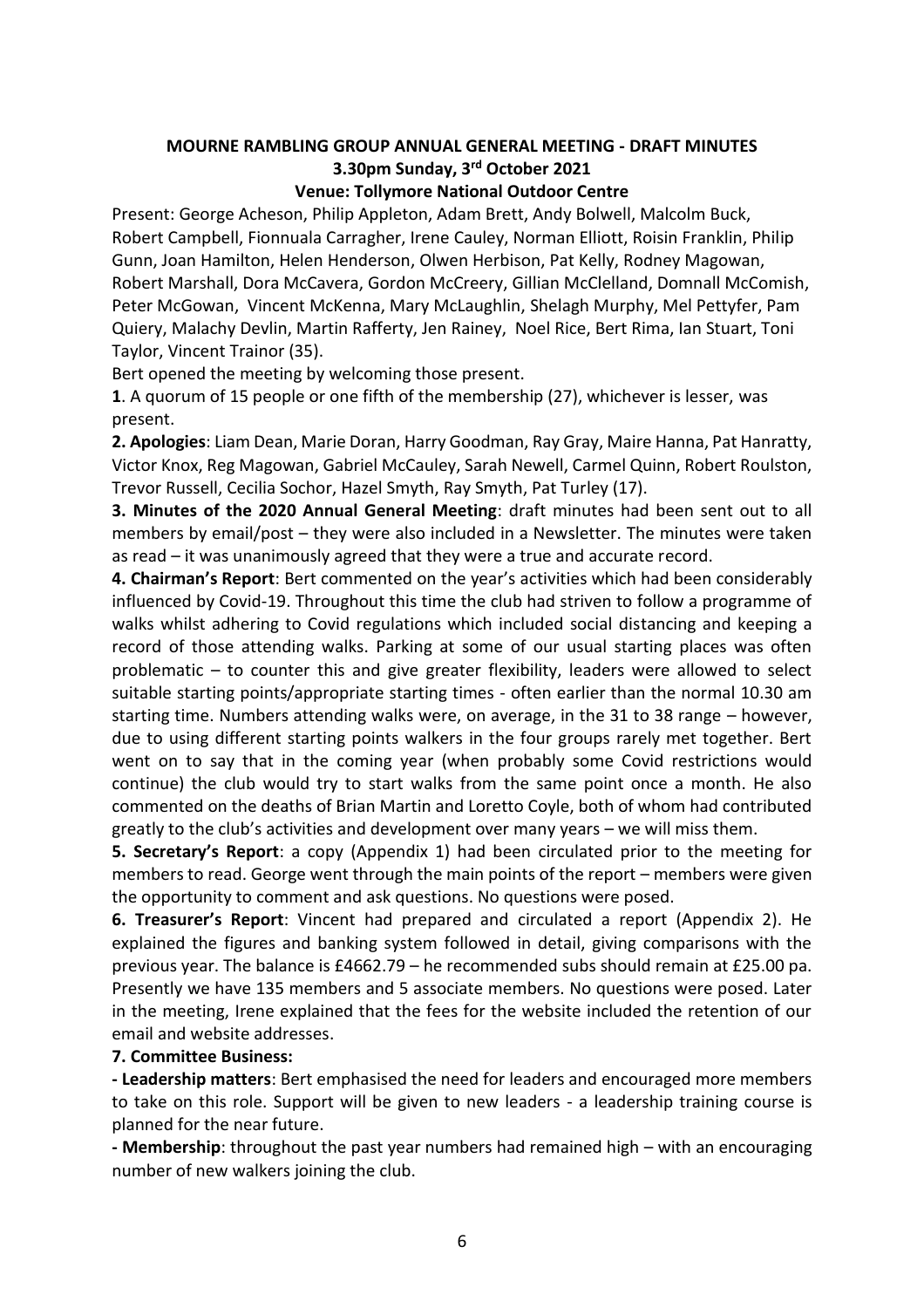**- Training**: Peter referred to recent training courses and to two other courses in the pipeline – an intermediate navigation course and a course on managing groups in the hills.

**- UFRC**: Bert is a member of the UFRC Committee. He referred to their AGM coming up soon and encouraged members to consider serving on this body.

**- Other matters**: Bert referred to our Committee Meetings which are now organised via Zoom. He encouraged members to join the Committee – especially ladies, to create a better gender balance.

Vincent also emphasised the need for more leaders and said he would be contacting present leaders/new leaders soon about next year's walking programme. Those present were asked if the club should organise a Christmas Dinner this year if Covid restrictions allowed – about 90% of those present indicated we should proceed if possible.

George referred to some points raised by a member – advantages of maintaining 9.30am starts; leaders giving more information about the walk they have planned for the next Sunday; the need to carefully consider the appropriateness of the pace and duration of walks. Some discussion followed on from this – perhaps starting times could vary according to the time of year; parking challenges remain a factor; D walks might include more high-level walks; the route of a walk might change at short notice due to extreme weather conditions. These matters would be considered by the incoming Committee.

**8. Consideration of motion/s**: no motions have been received.

**9. Election of Office Bearers and Committee**: at this point all positions were declared vacant and Gordon McCreery took the Chair.

**Chairman** – Bert Rima …… Proposed by Peter McGowan; Seconded by Robert Campbell **Secretary –** George Acheson …… Proposed by Ian Stuart; Seconded by Shelagh Murphy **Treasurer** – Vincent Trainor …… Proposed by Rodney Magowan; Seconded by Peter

McGowan

**Group Representation** – 9 in total

**A group representative** - Robert Marshall ……Proposed by Bert Rima; Seconded by Malachy Devlin

**B group representatives** – Noel Rice …… Proposed by Bert Rima: Seconded by Robert Marshall

> Robert Campbell …. Proposed by Robert Marshall; Seconded by Shelagh Murphy

**C group representatives** – Ray Gray, Peter McGowan and Domnall McComish …… Proposed by Ian Stuart; Seconded by Roisin Franklin

Roisin Franklin …… Proposed by Vincent Trainor: Seconded by George Acheson

**D group representatives** – Fionnuala Carragher and Harry Goodman …… proposed by Rodney Magowan: Seconded by Peter McGowan

Irene asked if Robert Roulston wished to continue in the role of Web Manager – the Committee will consult with Robert.

#### **10. Closure of meeting: the meeting closed at 4.40pm.**

The incoming Committee held a short meeting to organise the first Committee meeting – Tuesday, 9th November 2021 at 7.30pm via Zoom.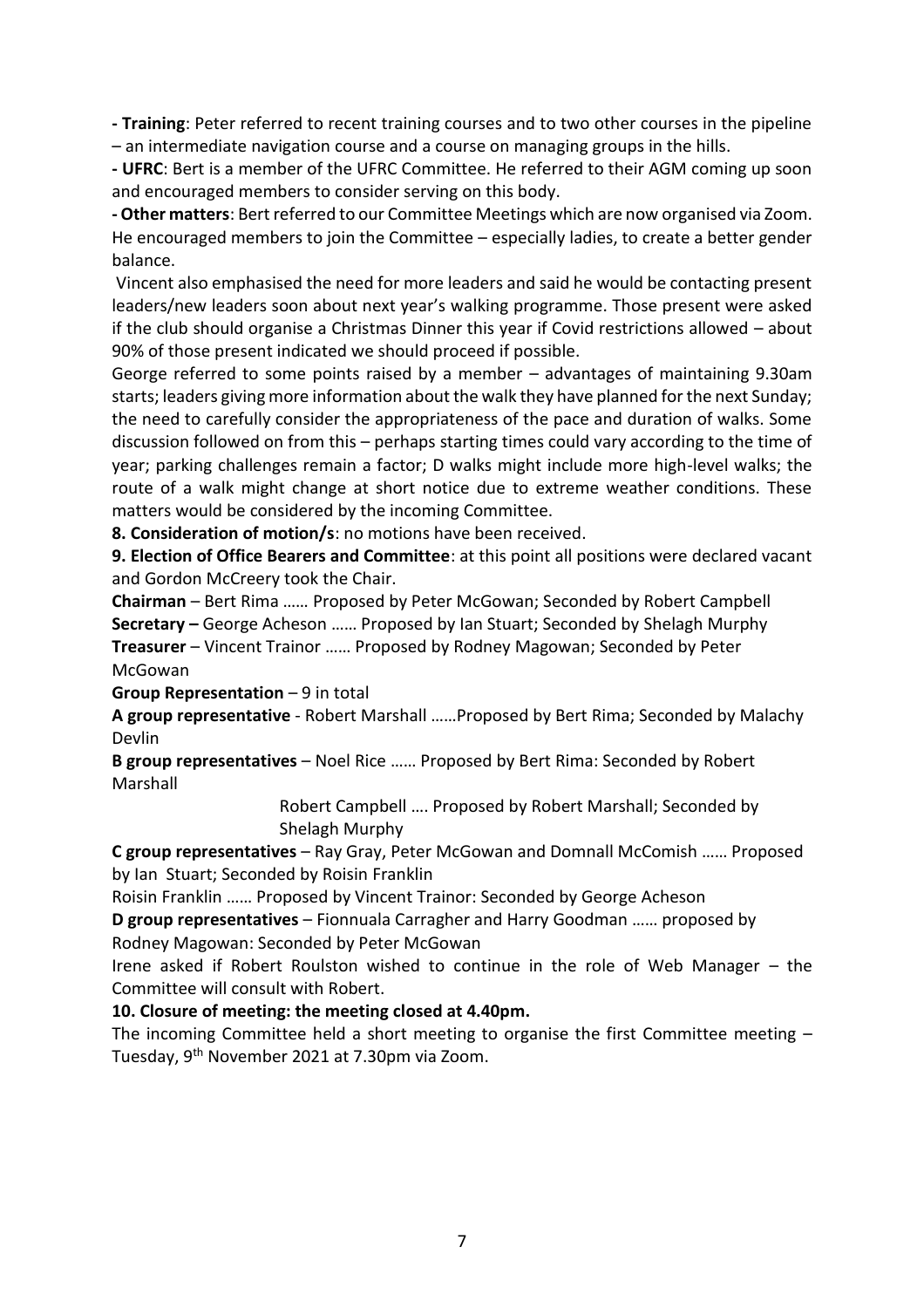#### **MOURNE RAMBLING GROUP Secretary's Report – 2021**

In many ways this has been a most unusual year for our club - all of our activities have been influenced, in one way or another, by Covid-19. Although committee members were able to meet (socially distanced) in the mountains all committee meetings were organised through Zoom. Five committee meetings took place – all followed the usual format with committee members seeing each other on screen … and, under Bert's direction, being able to fully take part in discussions and decision making.

The key items of business were:

**1. Finance**: this is monitored throughout the year with financial reports circulated and explained during committee meetings. The club's finances remain in a healthy state – please refer to the Treasurer's Report.

**2. Organising the Programme of Walks and other club activities**: due to uncertainties connected with Covid–19 a decision was made at November's committee meeting to produce an initial programme for January through to June. Members will have noticed that dates were given for each walk – however, the venue for the walk and the starting time was left to the discretion of individual leaders. This allowed greater flexibility to ensure our usual starting points did not cause traffic problems due to the growing numbers of people using the mountains for recreation. On any one Sunday up to 4 MRG groups started off from various locations – with walks often starting at 9.00am rather than the usual 10.30am. These new arrangements were quickly and readily accepted by our members – and, in fact, they have proved workable and successful. Throughout this time the committee kept a close eye on things – ready to adapt if necessary – and always endeavouring to keep members informed. Gradually some Covid-19 restrictions were relaxed allowing the club greater freedom - though

always being mindful of Covid restrictions including not sharing cars to travel to the mountains and keeping an appropriate social distance. A second programme was then devised for July to December. This was organised in a similar way to the first 6-month programme – however, we were able to hold a very successful annual picnic outside in Meelmore Lodge in August. It was great to have the opportunity to meet as a whole club rather than in smaller walking groups. The Committee would like to thank Toni and Carmel for safely organising this event. Unfortunately, we were not able to organise any club away trips or "slide" show this year.

Thanks, too, to all our leaders  $-$  you all responded positively to the many challenges  $-$  you helped hold the club together by leading a wide range of safe, adventurous and interesting walks. It was encouraging to see attendances at walks remain steady and, in some cases, even increase. The highest number of MRG walkers out on any one day was 59 (16<sup>th</sup> May); throughout the year the A group attracted up to 4 walkers; the B group up to 18 walkers; the C group up to 26 walkers and the D group up to 15 walkers. It was fortunate that in 2020 we encouraged the use of a back-marker should numbers or conditions merit it – this system was occasionally brought into play – as was a middle marker and counter to assist leaders. The overall system is kept under constant review.

Throughout this period the MRG continued to encourage and welcome interested walkers to join us. There are 3 main ways aspirant members come to hear of us and learn more about us – word of mouth, our website and through Facebook. Enquiries are always directed towards our membership officers who "chat" with the person about any past hillwalking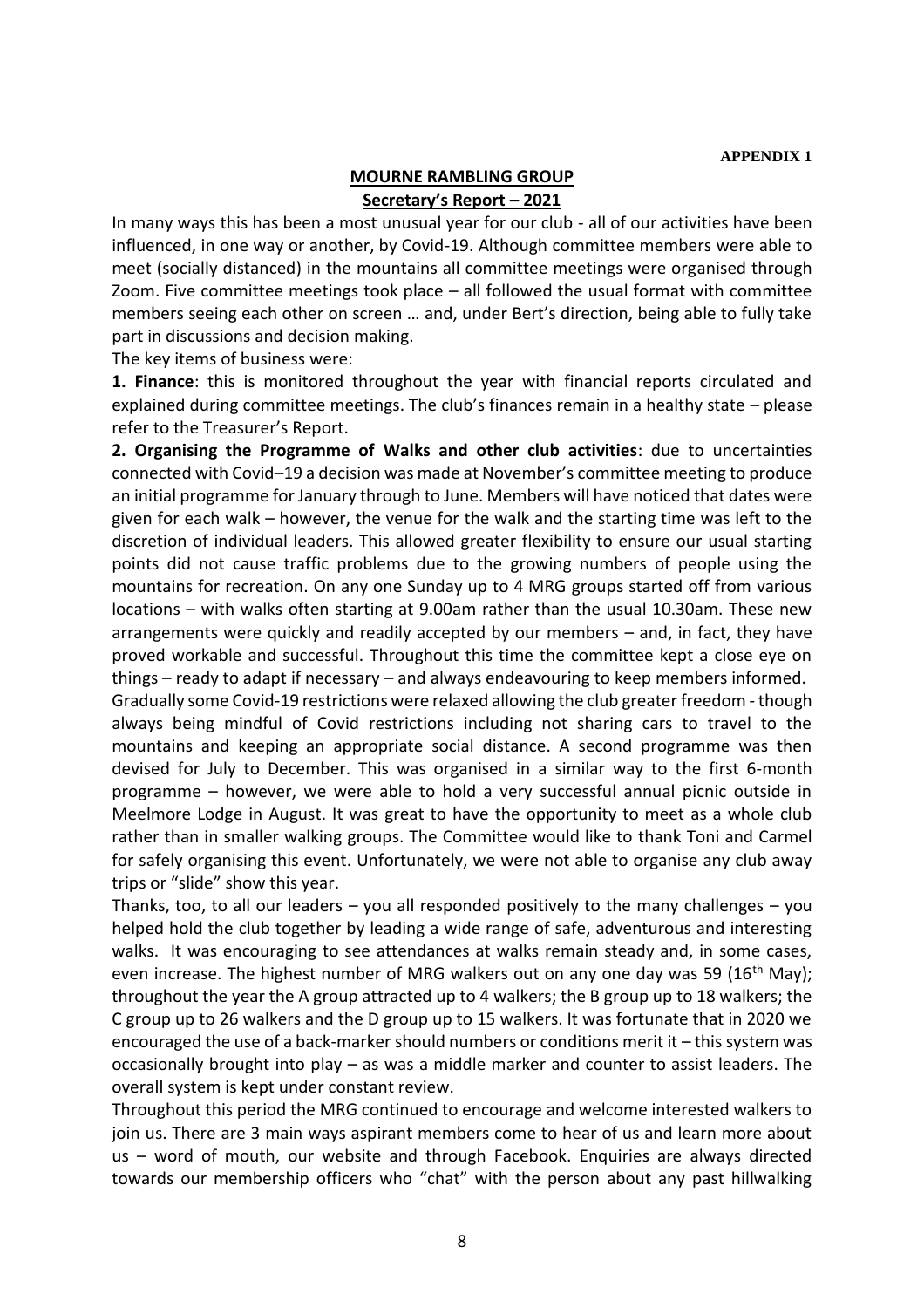experience s/he may have and mountain walking gear. The person is then guided towards the most appropriate group. Current membership of the club is 134 walkers – very similar to the previous year.

**3. Website and Facebook**: both continue to work as before. During many walks photos are taken and some of these quickly make their way onto Facebook. It may surprise people but MRG has a Facebook community of over 2,000 people – they appreciate the mountain scenery, the walking challenge and camaraderie that is evident in the photos.

**4. Training**: it was good to get training up and running again this year. Two courses were organised in August. Both courses started in Tollymore National Outdoor before moving out into the hills. The first (employing TNOC instructors) included the use of ViewRanger as a navigational aid; the second (using instructors from within MRG) was organised as a basic/refresher map reading course. Both were well attended and successful. Hopefully, before the end of 2021, there will be a follow-up intermediate course on navigation and a group management in the hills course for leaders and prospective leaders.

**5. Communications**: this 'silent' aspect of our club is vital to the smooth running of our walks, The system is similar that of previous years – however, there is now a new and essential dimension. Each group has a designated person to whom the leader of the next Sunday's walk sends out basic information about the walk. This information is promptly sent out to walkers in the group asking for the person to respond if s/he intends to go on that walk. In this way we can keep a record of who attends the walk and it gives leaders an indication of numbers.

**6. Ulster Federation of Rambling Clubs and Mourne Heritage Trust**: we have been fortunate for many years to have had representation on both groups and this continues. It is important we contribute to hillwalking matters – from litter picking to attending courses on group management – it is good to share knowledge and experiences – and learn at the same time.

**7. Other matters**: yes, it has been a different year – but, at the end of it we can look back on many great walks in great company – scenery, strengthening old friendships and making new ones, enjoying and learning from new and challenging experiences, creating memories that will last a lifetime – and the magic of that first sip of tea or coffee as we sit down with likeminded people on a mountain slope.

#### **George Acheson.**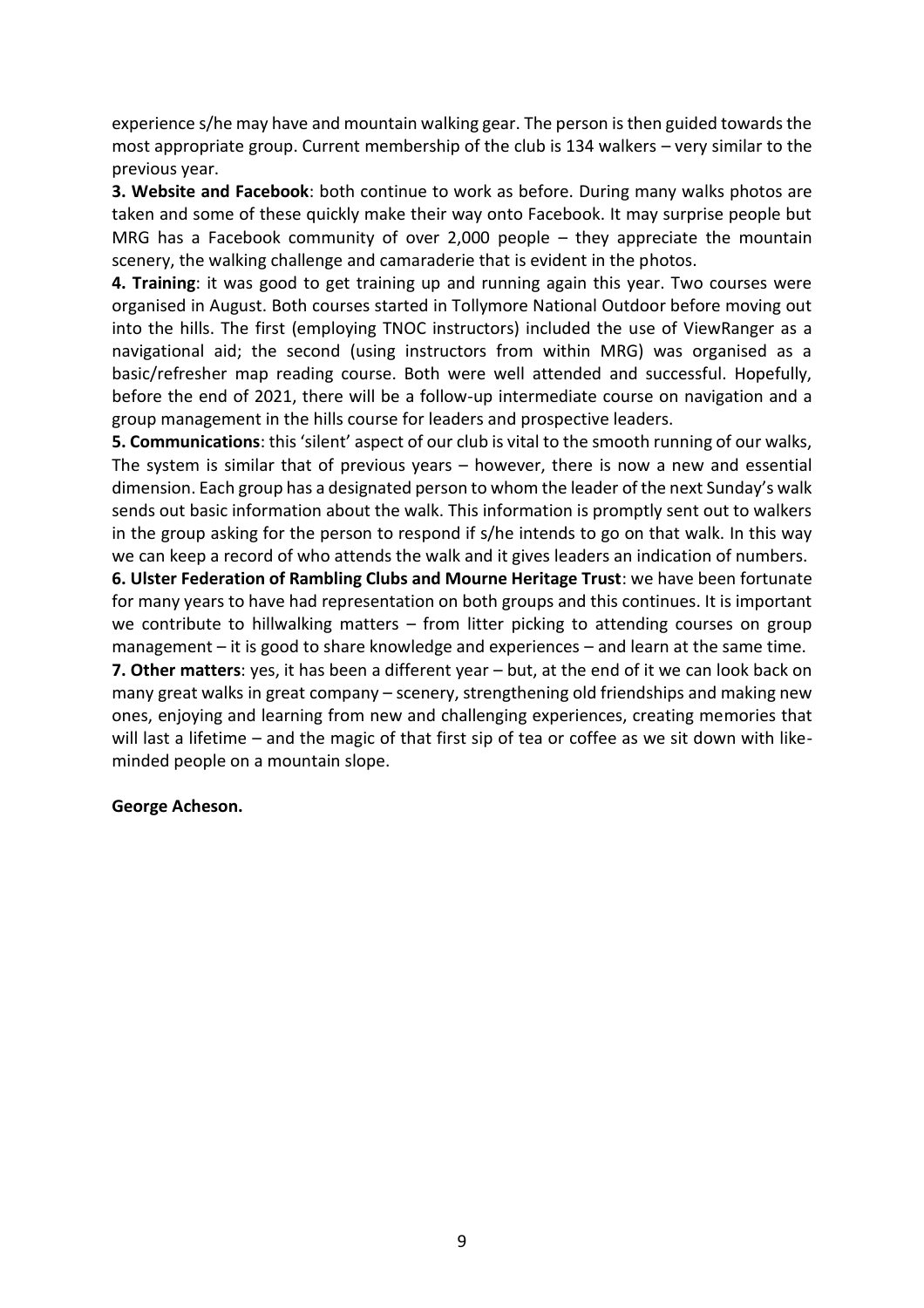#### **APPENDIX 2**

#### **MOURNE RAMBLING GROUP INCOME AND EXPENDITURE ACCOUNT YEAR ENDING 30 SEPTEMBER 2021**

| <b>INCOME</b>                                         | 2021         | 2020             | <b>EXPENDITURE</b>                            | 2021             | 2020             |
|-------------------------------------------------------|--------------|------------------|-----------------------------------------------|------------------|------------------|
|                                                       | £            | £                |                                               | £                | £                |
| <b>SUBSCRIPTIONS</b>                                  | 3400.00      | 3185.00          | <b>TRAINING</b>                               | 446.60           | 720.00           |
| <b>DONATIONS</b>                                      | 220.00       | 107.50           | <b>BANK FEES (FIRST TRUST)</b>                | 120.79           | 74.12            |
| <b>BANK INTEREST</b>                                  | 3.05         | 4.30             | <b>NEWSLETTERS</b>                            | 57.64            | 68.30            |
| (NATIONWIDE)                                          |              |                  |                                               |                  | 24.00            |
| <b>JOURNAL ADS</b>                                    | 0.00         | 300.00           | <b>PROGRAMMES</b>                             | 73.00            |                  |
| <b>TRAINING COURSE FEES</b><br>DORA McCAVERA PAINTING | 0.00<br>0.00 | 120.00<br>318.00 | <b>UFRC AFFILIATION</b><br><b>INSURANCE</b>   | 393.00<br>262.00 | 396.00<br>264.00 |
|                                                       |              |                  | <b>MOURNE RESCUE TEAM</b>                     | 520.00           | 252.00           |
|                                                       |              |                  | <b>N W MOUNTAIN RESCUE</b>                    | 135.00           | 126.00           |
|                                                       |              |                  | <b>TEAM</b>                                   |                  |                  |
|                                                       |              |                  | <b>CHARITABLE DONATIONS</b>                   | 10.00            | 10.00            |
|                                                       |              |                  | <b>WEBSITE</b>                                | 49.02            | 32.75            |
|                                                       |              |                  | <b>TREASURER PROGRAMME</b><br><b>EXPENSES</b> | 164.66           | 73.72            |
|                                                       |              |                  | NI SPORT (AGM)                                | 292.00           | 0.00             |
|                                                       |              |                  | <b>PICNIC</b>                                 | 140.41           | 0.00             |
|                                                       |              |                  | <b>MEMBER TAGS &amp;</b><br>PHOTOGRAPHIC COMP | 303.99           | 329.03           |
|                                                       |              |                  | <b>ZOOM INVOICE</b>                           | 143.88           | 0.00             |
|                                                       |              |                  | 50TH ANNIVERSARY JOURNAL                      | 0.00             | 2511.17          |
|                                                       |              |                  | <b>PAINTING PRINTS</b>                        | 0.00             | 302.00           |
|                                                       |              |                  | <b>FLOWERS</b>                                | 0.00             | 40.00            |
|                                                       |              |                  | <b>TREASURER'S EXPENSES</b>                   | 77.03            | 75.49            |
|                                                       |              |                  | <b>MISCELLANEOUS</b>                          | 0.00             | 0.00             |
|                                                       |              |                  |                                               |                  |                  |
|                                                       |              |                  |                                               |                  |                  |
| <b>TOTAL INCOME (A)</b>                               | 3623.05      | 4034.80          | <b>TOTAL EXPENDITURE (B)</b>                  | 3189.02          | 5298.58          |
| <b>OPERATING</b><br>SURPLUS/DEFICIT (A - B)           | 434.03       | $-1263.78$       |                                               |                  |                  |
|                                                       |              |                  |                                               |                  |                  |
| <b>CASH BALANCE</b>                                   |              |                  |                                               |                  |                  |
| <b>OPENING CASH BALANCE</b>                           | 4228.76      | 5492.54          |                                               |                  |                  |
| <b>SURPLUS FOR YEAR</b>                               | 434.03       | $-1263.78$       |                                               |                  |                  |
| <b>CLOSING CASH BALANCE</b>                           | 4662.79      | 4228.76          |                                               |                  |                  |
|                                                       |              |                  |                                               |                  |                  |
|                                                       |              |                  |                                               |                  |                  |
| <b>CLOSING CASH BALANCE</b><br><b>REPRESENTED BY:</b> |              |                  |                                               |                  |                  |
| <b>FIRST TRUST BANK</b>                               | 1582.32      | 1151.34          |                                               |                  |                  |
| <b>NATIONWIDE</b>                                     | 3080.47      | 3077.42          |                                               |                  |                  |
| <b>CASH IN HAND</b>                                   | 0.00         | 0.00             |                                               |                  |                  |
|                                                       | 4662.79      | 4228.76          |                                               |                  |                  |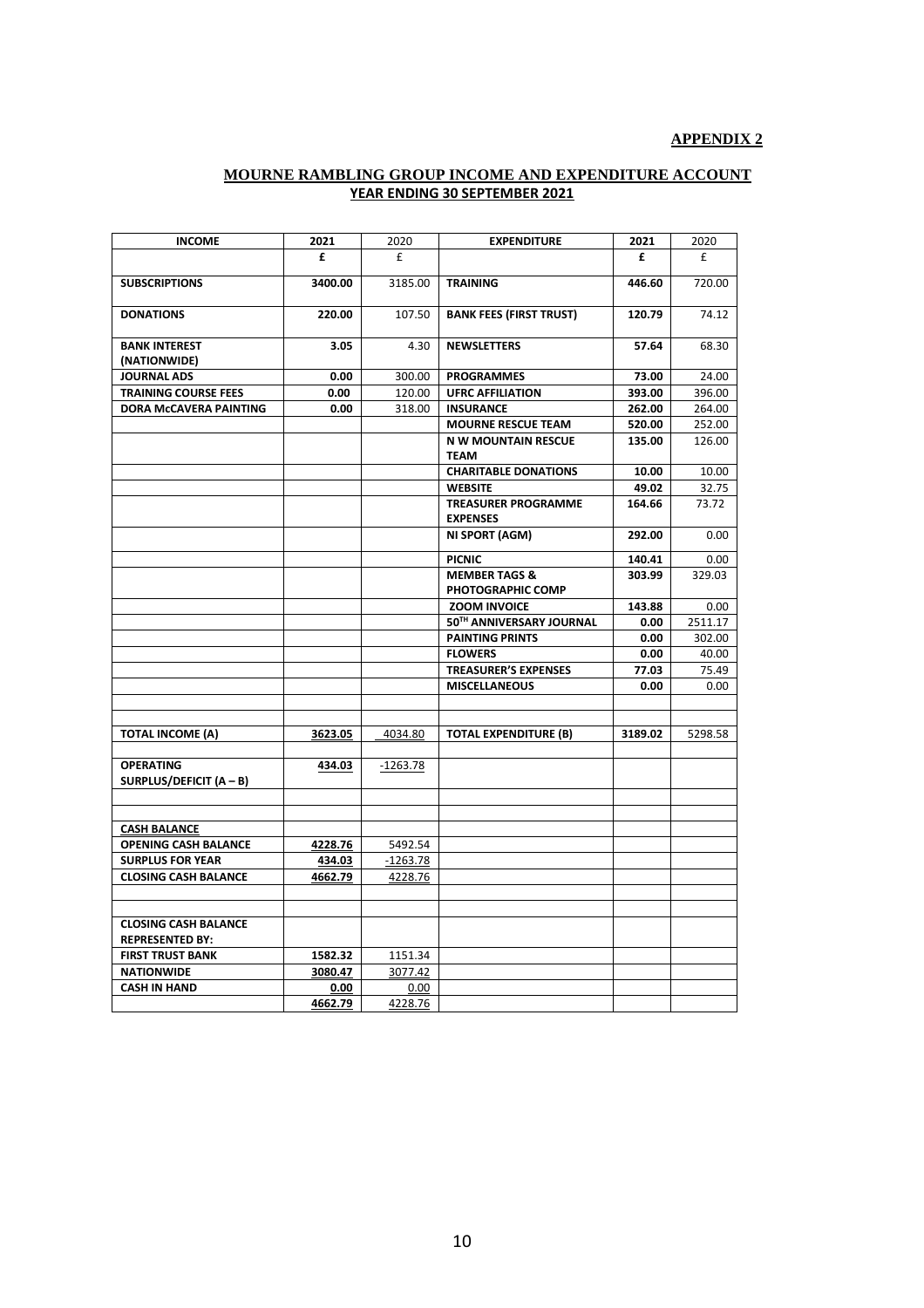#### NOTES ON TREASURER'S REPORT 30 SEPTEMBER 2021

INCOME

| SUBS FOR 2021 MADE UP OF: |         |  |
|---------------------------|---------|--|
| ASSOCIATES 5 @ £5         | 25.00   |  |
| FULL SUBS 135 @ £25       | 3375.00 |  |
| <b>DONATIONS</b>          | 220.00  |  |
| NATIONWIDE INTEREST       | 3.05    |  |
|                           | 3623.05 |  |

#### EXPENDITURE

- TRAINING EXPENSES £150.00 + £59.50 + £237.10
- BANK FEES 4 QUARTERLY PAYMENTS, EACH ONE INCLUDES £9 ACCOUNT MAINTENANCE £11.80, £42.31, £43.22, £17.46 +3 CHAPS IN FEE, £6
- NEWSLETTERS INCLUDES 3 PAYMENTS NOV 2020, MAR 2021, JUL 2021
- PROGRAMMES PRINTING £25 + £48
- UFRC AFFILIATION 131 X £3 BASED ON 2020 MEMBERSHIP
- UFRC INSURANCE 131 X £2 BASED ON 2020 MEMBERSHIP
- MMRT 235 X £2 + £250 ONE OFF PAYMENT
- $\bullet$  NWMRT 235 X £1
- CHARITABLE DONATION £10 GUIDE DOGS FOR THE BLIND
- WEBSITE £7.19 + £28.51 + £13.32
- TREASURER PROGRAMME EXPENSES MORE THAN DOUBLED AS 2 SETS OF PROGRAMMES SENT OUT THIS YEAR; NOT POSSIBLE TO DISTRIBUTE BY HAND SO MOSTLY POSTED
- NI SPORT AGM COSTS NONE FOR 2020 AS AGM HELD ONLINE
- PICNIC MEELMORE LODGE GREAT DAY OUT, THANKS TO CARMEL & TONI
- ZOOM INVOICE £143.88 FOR PRIVILEGE OF ENABLING COMMITTEE MEETINGS LASTING LONGER THAN 45 MINUTES
- TREASURER EXPENSES COMPRISE STAMPS & STATIONERY PURCHASED THROUGHOUT THE YEAR
- EXPENSES £3189.02, INCOME £3623.05 = OPERATING SURPLUS OF £434.03
- CLOSING BALANCE REPRESENTED BY:

| <b>FIRST TRUST</b> | £1582.32  |
|--------------------|-----------|
| <b>NATIONWIDE</b>  | £3080.47  |
| CASH IN HAND       | 0.00<br>£ |
|                    | £4662.79  |

• CLUB FUNDS ARE HEALTHY, I RECOMMEND MEMBERSHIP SUB REMAINS AT £25 FOR 2022.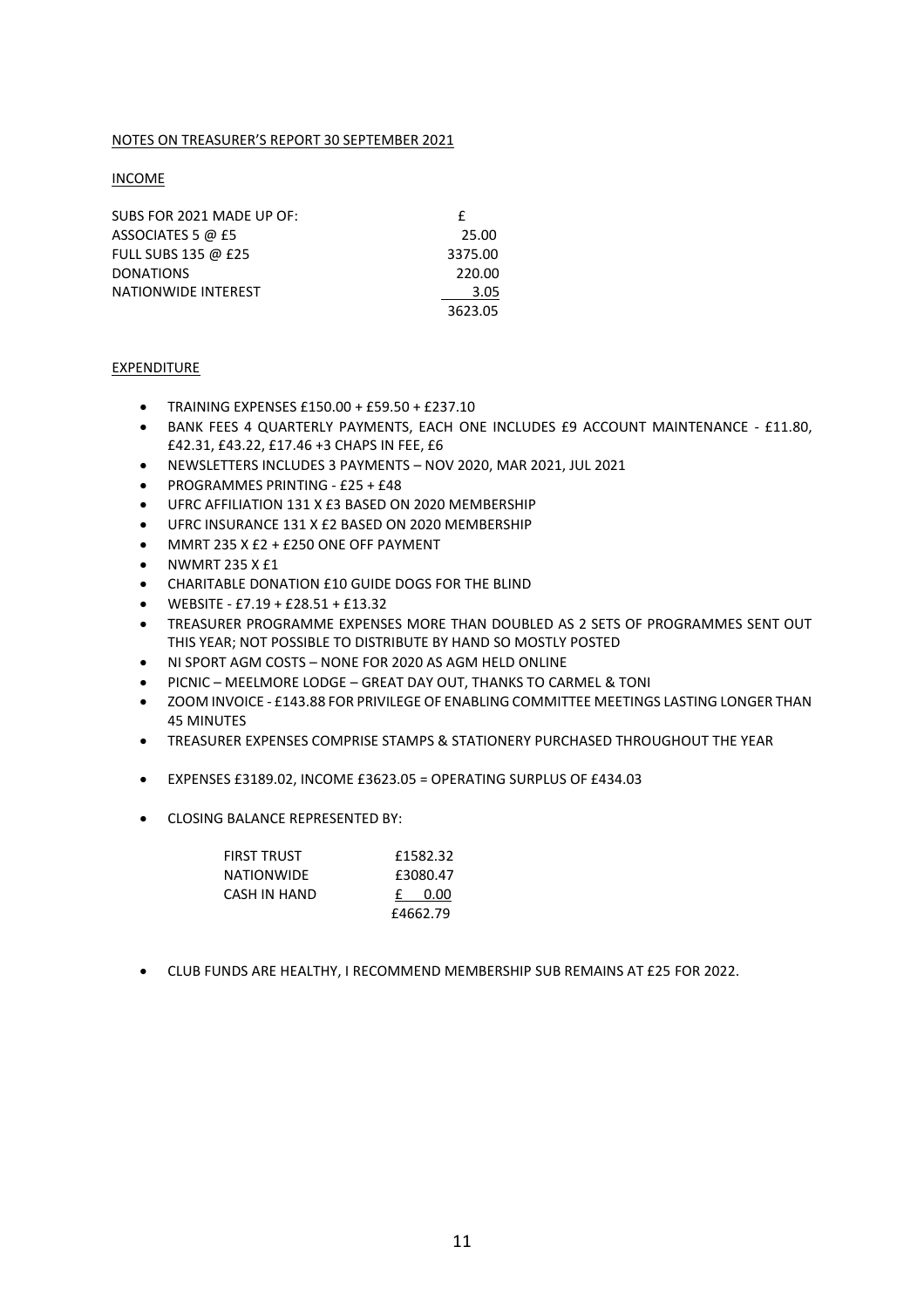### NOTICEBOARD

• Preparations of the Programme for the first half of 2022 are well under way. I hope to have them with the printer in the next week or two. If everything goes according to plan, members should receive their programmes in good time for the first walk of the new year on 02 January. We also plan to provide member tags for 2022. They should be delivered along with the programmes. UFRC cards are usually sent to me after the start of the New Year. They will be delivered when I have them.

Sincere thanks again to Robert Roulston for printing the annual programme of walks for 2021. Hopefully, this will continue in 2022.

- 27 members have booked and paid for the Christmas Dinner to be held in the Burrendale Hotel, Newcastle, on Sunday 05 December.
- The next issue of the Newsletter will appear in February 2022. If you wish to provide an article for the newsletter, forward it to me and I will include it. My email is [trainorvj@yahoo.co.uk](mailto:trainorvj@yahoo.co.uk)